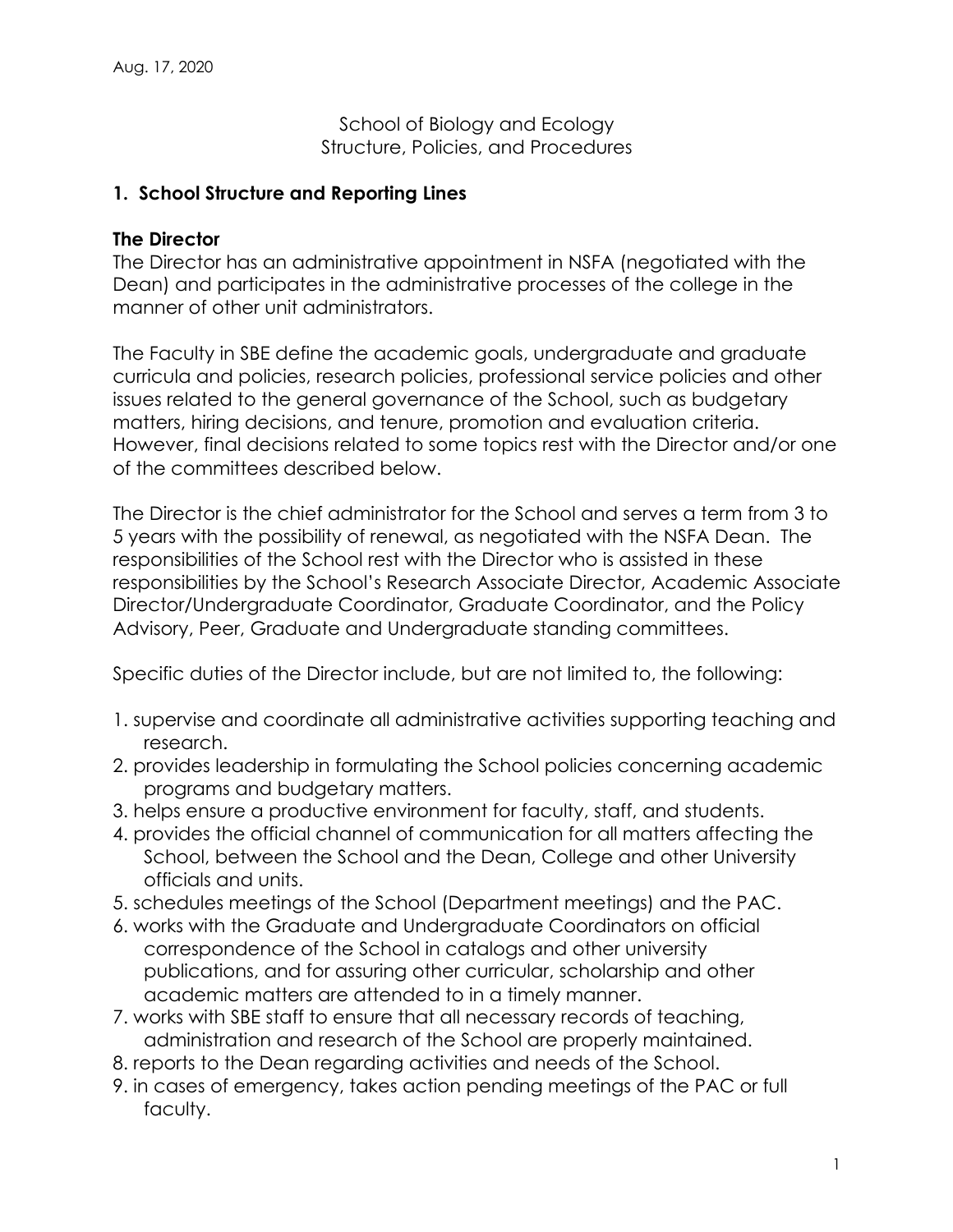10. Appoints members of the Policy Advisory Committee, Graduate and Undergraduate Committees, and other committees as needed.

### **Director Selection Process**

The selection of the Director should begin 6 to 12 months prior to the end of the sitting Director's term according to the following process:

- 1. the NSFA Dean (or designee) meets with the School faculty for a general discussion of the process and School priorities.
- 2. a Director Selection Committee, comprising at least 5 regular members of faculty will be formed. SBE faculty elect members to serve on this committee, two of whom must be tenured. The Dean may select two additional external members for the committee. The Dean or designee (non-voting) will chair the selection committee.
- 3. the committee will solicit nominations and arrange meetings between the candidates and the faculty.
- 4. in the case of a Director reappointment, the search committee will consider the reappointment with input from School faculty.
- 5. the search committee will establish guidelines for a written statement from each candidate as well as a current CV.
- 6. SBE faculty will vote on their choice for Director.
- 7. the selection committee will report the outcome of the vote to the Dean.
- 8. the Dean will meet with the selected candidate and will either accept or reject the candidate. In the case the Dean rejects a candidate, the Dean will meet with faculty to explain the decision. The selection committee will continue the search and solicit further nominations.

# **Associate Directors**

As one of the College's largest units in terms of both graduate and undergraduate enrollment, production of student credit hours, including a large number of predominantly service courses, and research programs, the administrative load of the School requires the support of a Research Associate Director, an Academic Associate Director, and a Graduate Coordinator. Both Associate Directors assist the Director with special projects and data collection as needed, in addition to the responsibilities listed below. Either can sign HR forms and approve proposals in PARS in the temporary absence of the Director. Duties may be rebalanced between the Director and Associate Director positions as the School's needs change. In cases where the Academic Associate Director is a professional employee, shifts in responsibilities will result in review of the position according to procedures outlined in the UMPSA contract.

### **Research Associate Director**

The Research Associate Director is a stipended, tenured faculty member, selected by the Director, and is expected to assist the Director where needed.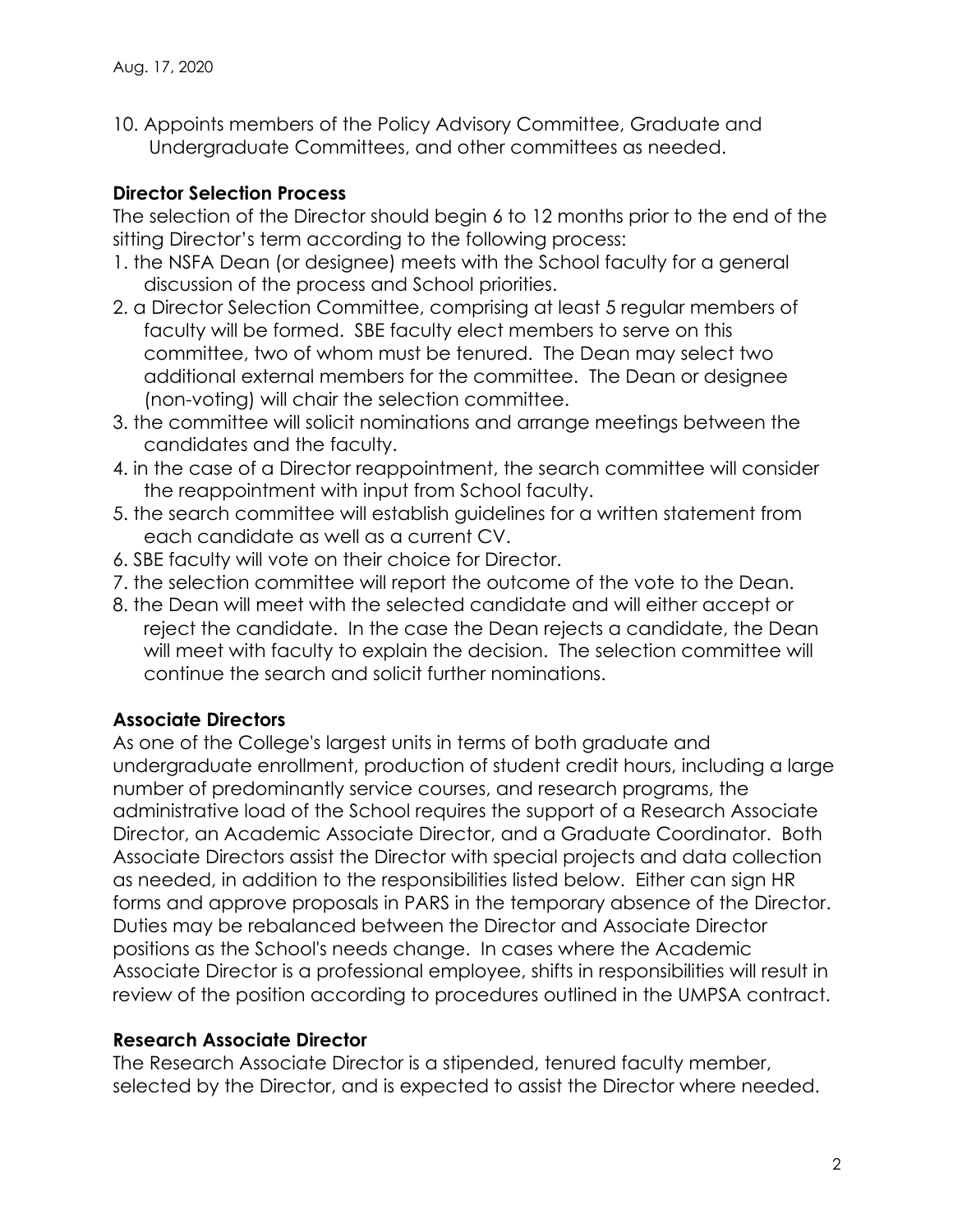The Research Associate Director will also assume a discrete portfolio (special projects) in consultation with the Director and attends NSFA Executive meetings.

### **Associate Director for Academics and Administration**

The Associate Director for Academics and Administration is a full-time position, may be professional or faculty, and is selected by a search committee chaired by the Director. The Associate Director for Academics and Administration is responsible for the internal affairs and daily operation of SBE. The ADAA serves as the Undergraduate Program Coordinator and has primary responsibility for maintaining the integrity of the curricula. Activities are focused on undergraduate curricula development and review, and recommendation and management of changes as necessary; assigning and training faculty advisors; tracking degree progress, certifying students (majors and minors) for graduation; advising transfer students, readmitted students, and students with challenges; and makes recommendations regarding student applications for readmission. The ADAA proactively identifies both structural and individual barriers to student success and works with the faculty, associate dean for academics, and individual students to resolve these. The ADAA manages course schedules, undergraduate catalog copy and Maine Street degree audit programming for SBE majors and minors, monitors enrollment trends to ensure adequate enrollment capacity in all courses to accommodate students in all majors for which these classes are required, approves transfer equivalencies, coordinates appointment and course assignments of teaching assistants, advises the Director regarding the annual teaching budget, chairs SBE's Curriculum Committee, serves on the NSFA Curriculum Committee, attends NSFA Executive meetings, represents the unit at appropriate college and university activities, substitutes for the director as needed, and manages the office staff in cooperation with the director. The ADAA responds to information and action requests from other University offices related to student affairs and programming.

# **Graduate Coordinator**

The Graduate Coordinator chairs the Graduate Committee. The Graduate Coordinator also attends meetings of UMaine Graduate Board and Graduate Curriculum Committee. The Graduate Coordinator receives a stipend.

# **Policy Advisory Committee**

The PAC advises the Director on all policy issues related to the operation of SBE. The following are examples of issues the PAC may consider:

- 1. defining new areas of growth, or redirection, in the faculty.
- 2. advising the Director on administrative matters, research space allocations, etc.
- 3. advising on budget priorities.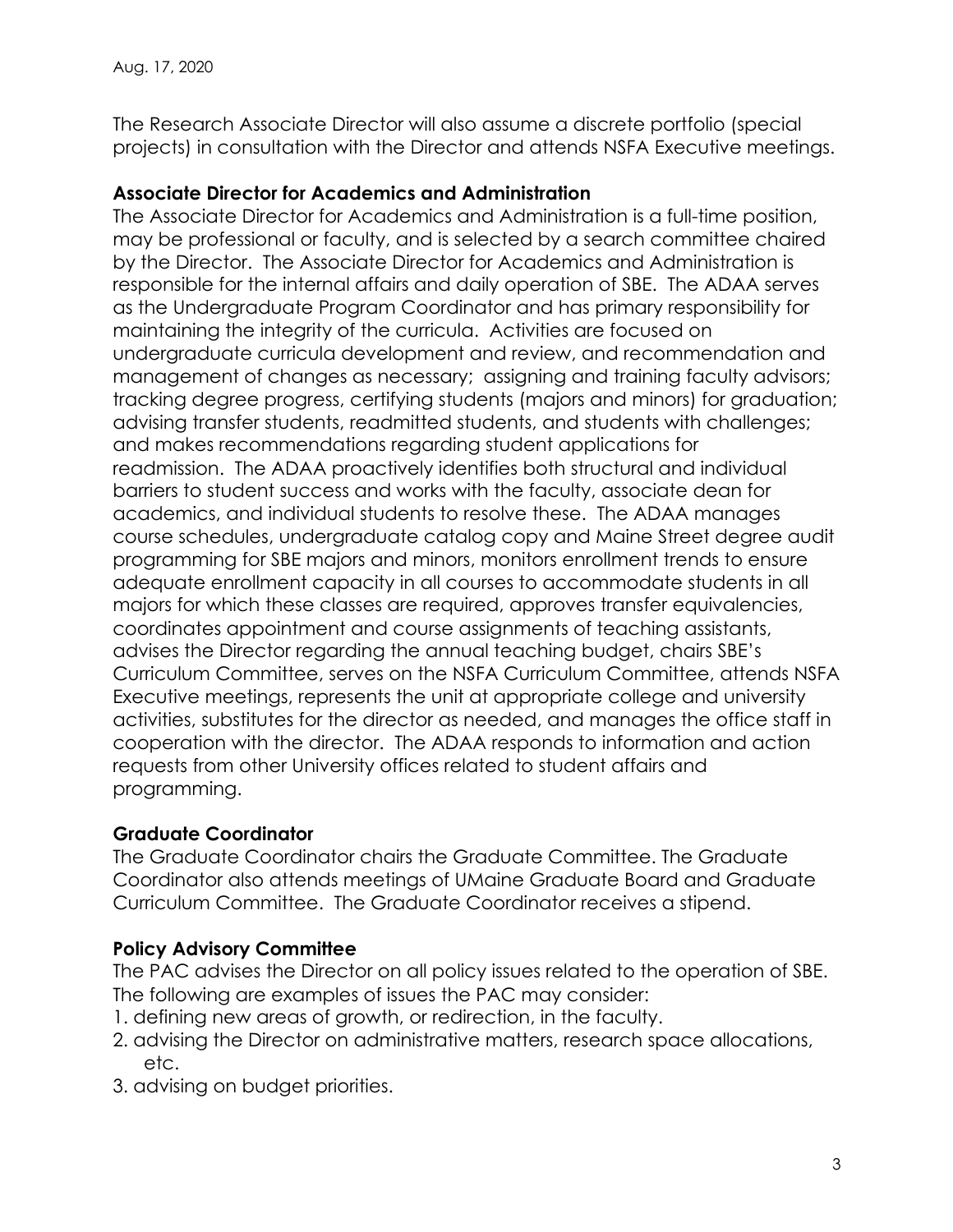The PAC should consist of at least 4 regular members of faculty, 3 with tenure. PAC members are selected by the Director who also chairs the committee.

### **Peer Committee**

All members with tenure or continuing contract are automatically members of the Peer Committee, and from this pool individual review committees are formed. The Director can attend Peer Committee meetings but is not a voting member. The Peer committee is responsible for all annual pre-tenure/continuing contract review, promotion and tenure reviews, and post-tenure/continuing contract reviews for AFUM-eligible faculty. The Peer Committee also provides input on sabbatical, faculty workload assignments, courtesy faculty, and emeritus applications. Reviews by the Peer Committee are in accordance with the procedures outlined in the AFUM Agreement and the current SBE Handbook for peer review.

# **Undergraduate Committee**

The Undergraduate Coordinator chairs the Undergraduate Committee. Together, they are responsible for SBE's undergraduate program. The Committee recommends adjustments to the curricula or undergraduate policies as necessary, which are voted on by regular members of the Faculty.

### **Graduate Committee**

The Graduate Coordinator chairs the Graduate Committee. Together, they are responsible for SBE's graduate program, including student recruitment, screening of applicants and admissions, and the graduate curriculum. The Committee recommends adjustments to the curricula or graduate policies as necessary, which are voted on by regular members of the Faculty.

# **UMPSA, COLT, PATFA**

All members of UMPSA, COLT, and PATFA will be evaluated according to their individual contract requirements and appropriate supervisors.

# **2. Voting members of SBE**

All members of SBE holding full-time appointments as instructor or lecturer (pre and post continuing contract protection), assistant professor, associate professor, or professor, as well as those with the term Director attached with their title/rank are full voting members of this School and considered "regular members". All voting members of SBE have an expectation of Service to SBE or review by an SBE-constituted Peer Committee. Full or partial voting privileges may be extended to others on a case-by-case basis, in a time-limited manner, if proposed by a Peer Committee and followed by a majority vote by regular members of SBE.